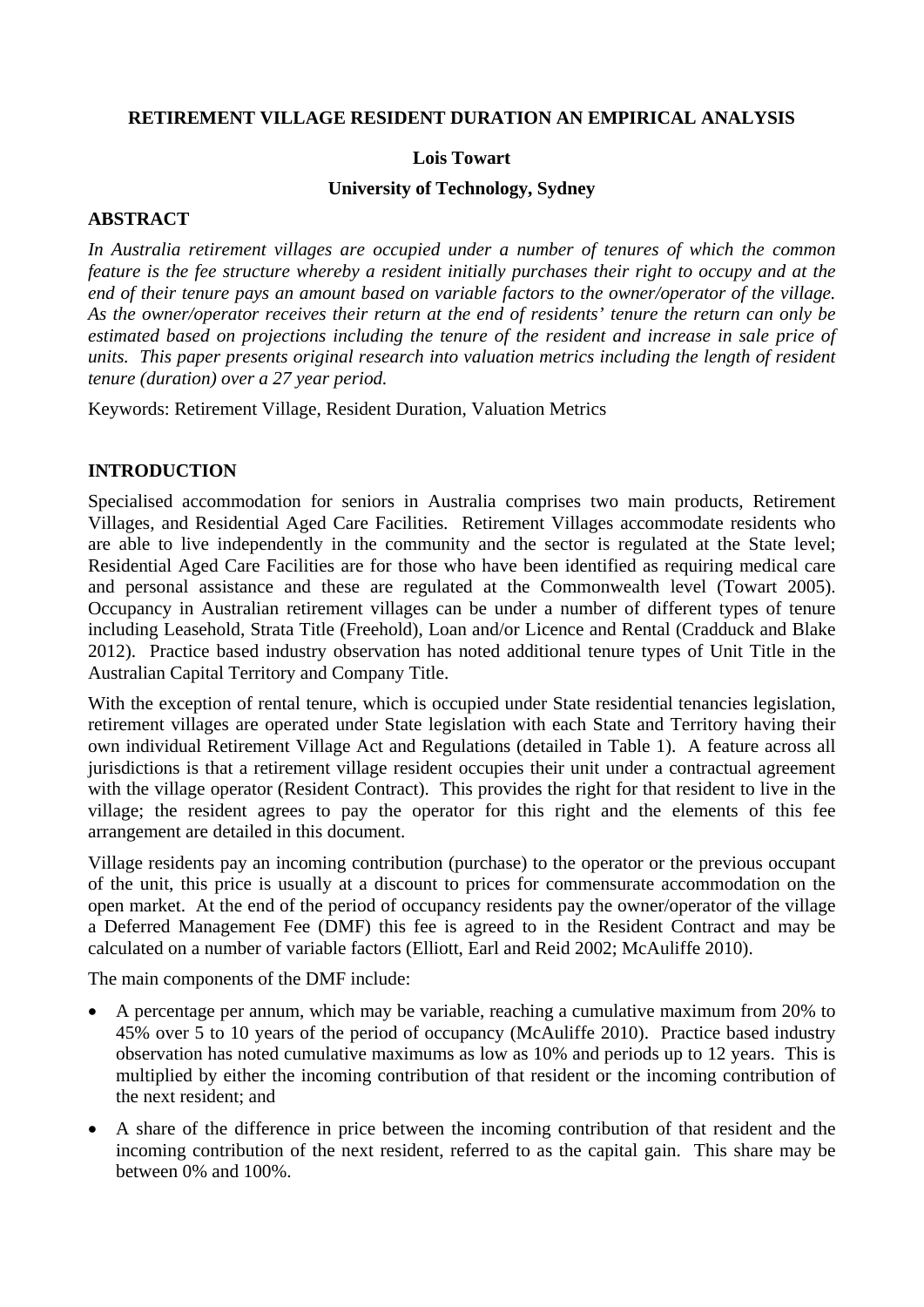The Resident Contract may also include responsibility for the sharing of the cost of the refurbishment of the unit on vacating and marketing expenses/sales commissions in attracting the next resident. In addition to the DMF, residents also pay an ongoing monthly services charge for rates, insurance, security and other village services; under most State legislation this is limited to a cost recovery basis.

| <b>State/Territory</b>                 | <b>Legislation</b>                                                                                                                                                                 |
|----------------------------------------|------------------------------------------------------------------------------------------------------------------------------------------------------------------------------------|
| <b>Australian Capital</b><br>Territory | Retirement Villages Act 2012 (ACT)                                                                                                                                                 |
| New South Wales                        | Retirement Villages Act 1999 (NSW)<br>Retirement Villages Regulations 2009 (NSW)                                                                                                   |
| Northern Territory                     | Retirement Villages Act 1995 (NT)<br>Retirement Villages Regulations (NT)                                                                                                          |
| Queensland                             | Retirement Villages Act 1999 (Qld)<br>Retirement Villages Regulations 2010 (Qld)                                                                                                   |
| South Australia                        | Retirement Villages Act 1987 (SA)<br>Retirement Villages Regulations 2006 (SA)                                                                                                     |
| Tasmania                               | Retirement Villages Act 2004 (Tas)<br>Retirement Villages Regulations 2005 (Tas)                                                                                                   |
| Victoria                               | Retirement Villages Act 1986 (Vic)<br>Retirement Villages (Contractual Arrangements) Regulations 2006<br>(Vic)<br>Retirement Villages (Records and Notices) Regulations 2005 (Vic) |
| Western Australia                      | Retirement Villages Act 1992 (WA)<br>Retirement Villages Regulations 1992(WA)                                                                                                      |

## **Retirement Village Legislation Table 1**

On completion of the development of individual village units the first residents to occupy these new units are the initial residents, so for any one unit there is only one initial resident. Following the exit of these initial residents the units are then resold to rollover residents, therefore there can be a multiple of sequential rollover residents for any one unit. Following completion of the development of a village the initial sales contribute to the development proceeds, the ongoing return is received by the owner/operator of the village when an individual resident departs. This return is based on a calculation (agreed to in the Resident Contract) of a cumulative percentage per annum depending on how long the resident was in the village multiplied by the initial entry price and/or the entry price of the next incoming resident (Moshione 1992, Hatcher and O'Leary 1994).

In undertaking a cash flow of these returns the difficulty then arises is to predict the timing of the individual resident departure. Valuation practice is to calculate this departure for current residents (in occupancy) on actuarial life tables based on the age of the resident cross referenced with their period of occupancy. As personal information is known for current residents these departures can be predicted with a reasonable level of comfort (Armitage et al 2002). Furthermore as village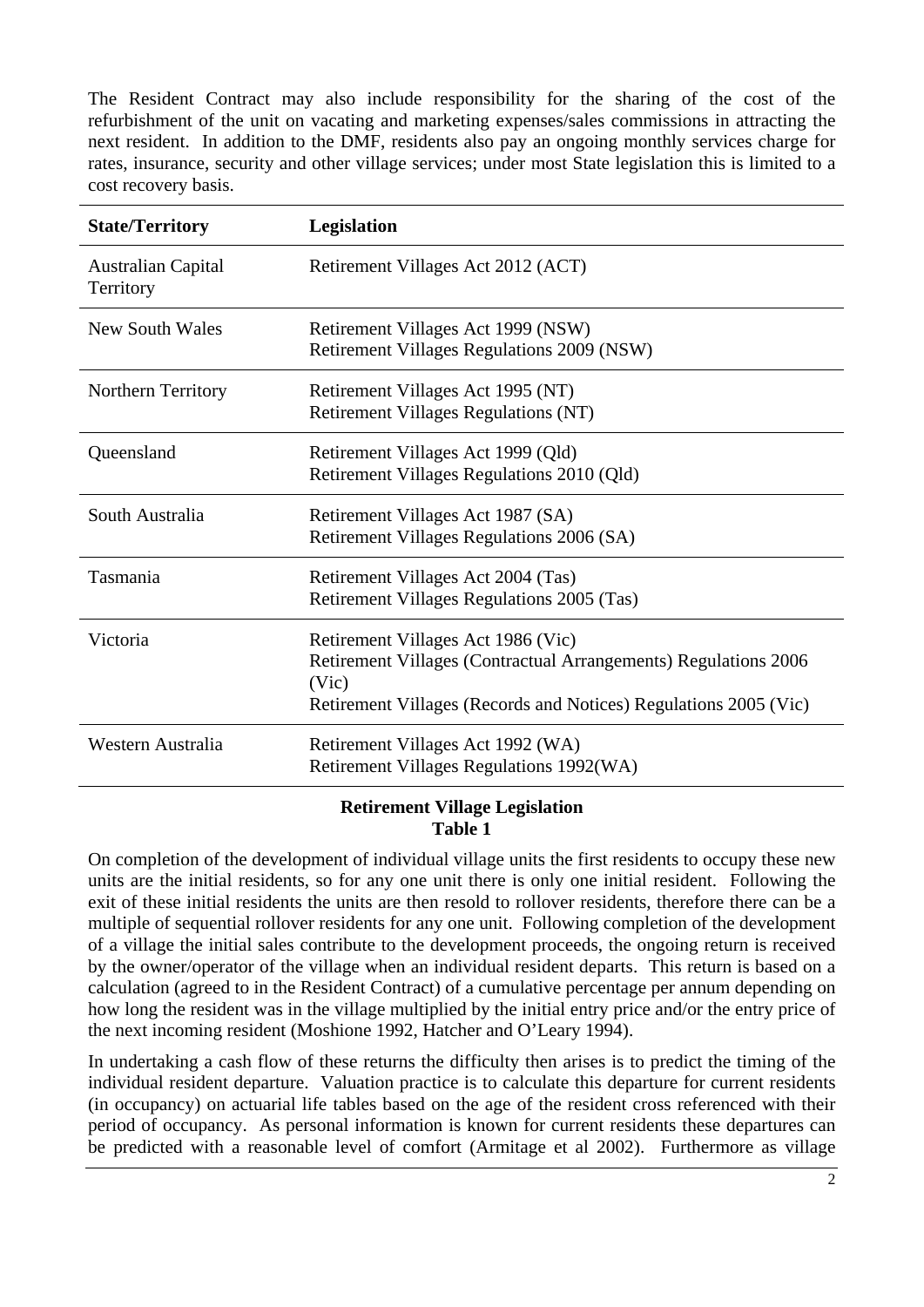residents may not necessarily pass away in the village but move to a Residential Aged Care Facility or hospital for their final mile this projected resident departure is reduced by an x factor (Hatcher and O'Leary 1994, McAuliffe 2012).

The difficulty arises to predict the timing of the departure of future residents, as these have not yet moved into the village therefore their personal details are not yet known. The projected duration (period of occupancy) for all future residents can be based on an average number of years (Hatcher and O'Leary 1994, McAuliffe 2012). Moreover this creates problems in applying a single average to a range of probable durations. This solution has been the application of Monte Carlo simulations which allows for a range of probabilities to be assigned to these future durations. This analysis will quantify benchmarks which can be utilised by valuers and village owners/operators and to establish whether this duration distribution follows a skewed or normal distribution.

# **LITERATURE REVIEW**

The principal method of valuation of an operational retirement village utilises Discounted Cash Flow (DCF) analysis as this method is suited to the lumpiness of a village's projected cash flows, however this method is dependent upon the veracity of the underlying assumptions (Hatcher and O'Leary 1994, McAuliffe 2012). These assumptions include: a prediction as to the length of residency (duration) for individual residents both current and future; the type of DMF structure both current and future; the period of vacancy between a resident leaving and a new resident entering; and the capital growth of the value of units in the village and hence the future contributions paid by incoming residents (Towart 2009).

A significant component of a retirement village DCF is the timing and quantum of the DMF receipts. While the anticipated departure date can be estimated from the current residents as discussed previously, estimating the duration of future residents requires the application of an average number of years; the determination of which is based on operators' analysis of operational history and valuers' professional opinion. Larger operators are able to calculate resident duration based on their existing portfolio which may include villages under construction, maturing and mature. This paper addresses the lack of quantifiable research into the average resident duration for both initial residents, those occupying a new unit, and rollover residents, those occupying a previously occupied unit, and whether these durations profile in a normal distribution or a skewed distribution.

The factors that determine any individual duration include the residents' age, gender, personal history and their health, and whether they are single or a couple, this requires additional information which is only available at considerable cost and is more suited to further analysis.

The Monte Carlo approach in DCF valuations addresses the issue of uncertainty in valuations; this approach allows the valuer to ascertain a range of outcomes for the most important variables within the valuation and to ascribe probabilities to these (French, Gabrielli 2004; Hoesli, Jani and Bender 2006). This approach can incorporate the probability of a resident departing in any given year and measure the resulting impact on the valuation determined. Practice based industry observation has noted the use of the Monte Carlo approach in retirement village DCF valuations by two organisations; namely a valuation firm undertaking valuations for not for profit and for profit clients and a funds management firm undertaking analysis for investment performance. However a normal distribution for resident duration was the prevalent methodology due to the lack of evidence as to the extent to the skewed distribution.

In the area of retirement village valuation methodology published writing to date has concentrated on the most appropriate methodology for the various stages of a village's operational life-cycle: development land; initial development; unsold units and operational (maturing and mature). The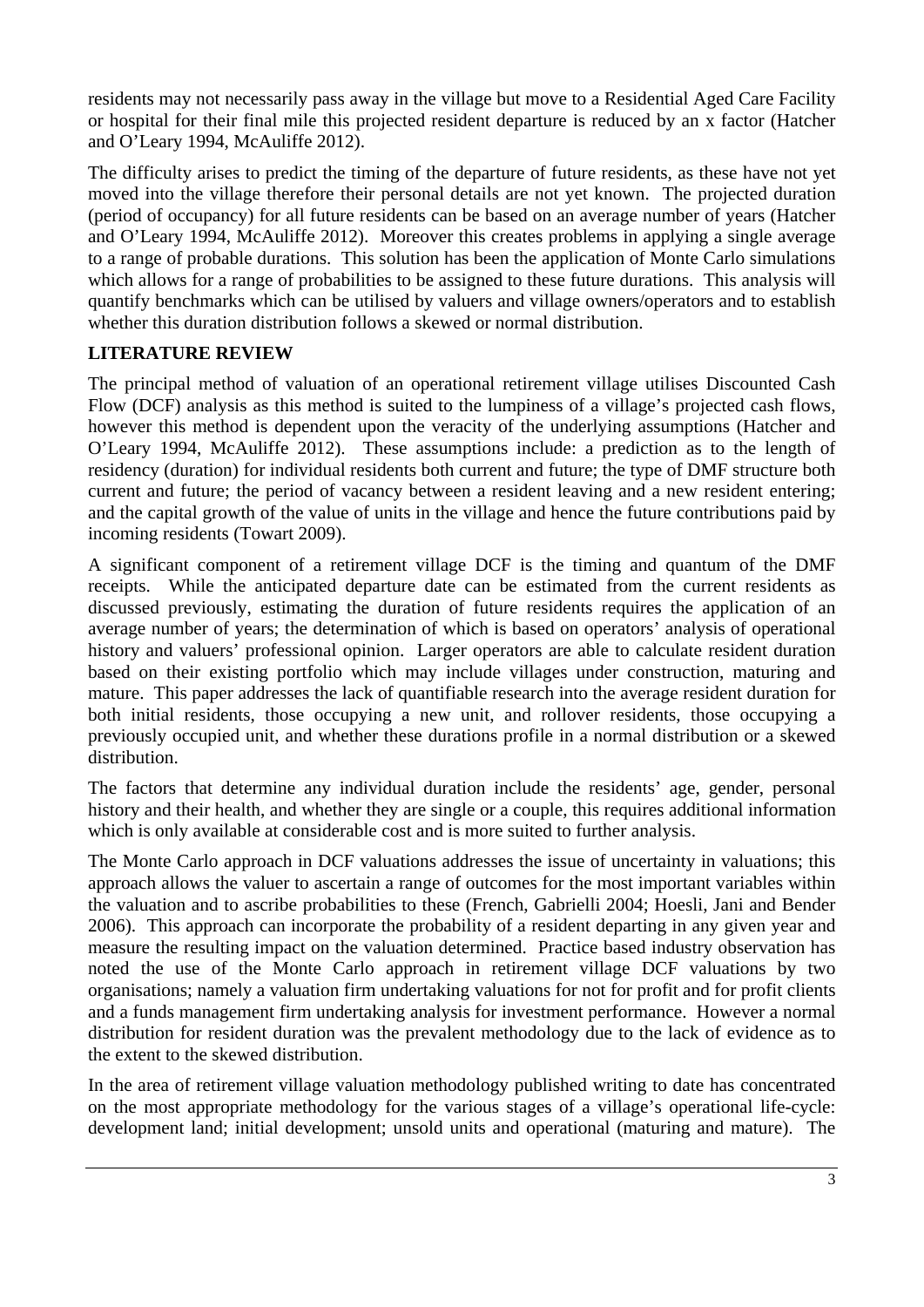issue of valuation metrics has been considered with regard to escalation factors, the time period of the cash flow, the incorporation of a terminal value and the discount rate. The considerable variation between individual retirement villages results in an acceptance of a range of these variables and acknowledges the interrelationship between these components of the DCF including growth rates and the discount rate (McAuliffe 2012, Moshione 1992).

Listed Australian village operators disclose valuation metrics from their portfolios when reporting their financial performance. Following the acquisition of Australian Retirement Communities (ARC) in 2007 Stockland reported that the average resident duration for the 17 villages in the portfolio was 12 years (Stockland 2007). These metrics had changed little when in 2011, following the acquisition of the Aevum portfolio; in an investor briefing it was reported that a typical retirement village achieves maturity after  $10 - 12$  years from completion and that the average resident duration across an established retirement village portfolio was 12 years (Pitman 2011).

A portfolio includes new, maturing and mature villages and these do not necessarily present the same resident duration, a shortening of which was noted by FKP Property Group which reported an average resident duration of those residents who entered before 1990 of 9.7 years. For residents who entered in later years, this duration had reduced downward with those entering from 2001 to 2005 having stayed on average 3.6 years (FKP Property Group 2010). The assumptions in the Directors' valuations as of 30 June 2012 included a resident duration of 10 years for Independent Living Units (ILUs) and 4 years for Serviced Apartments (SAs) and a Discount Rate of 12.5% (FKP Property Group 2012).

Accountants acting in advisory and agency capacity in the retirement village sector are in a position to view recent asset performance and purchasers' valuation metrics and have noted benchmark resident durations between 11 and 13 years (Willison 2012).

The focus of this paper is the duration of initial residents and rollover residents, in particular to establish whether there is a difference in mean duration between these two groups. The study has the potential to establish what the realistic maximum duration of an individual resident is and whether the distribution of resident duration is normal or skewed Furthermore the impact upon the estimated value of a retirement village using DCF analysis with a skewed duration distribution can be demonstrated.

# **VALIDITY OF DATA**

As part of the research a database of Australian retirement villages operated under State and Territory retirement village legislation (DMF villages) has been compiled. Villages operated exclusively as rental seniors' accommodation have been compiled separately. Information on in excess of 2,000 DMF villages comprising over 120,000 ILUs has been recorded with information including the addresses, owner, operator, number of ILUs and SAs, number of bedrooms, commencement date, further development, tenure type, pricing and co-location with a Residential Aged Care Facility.

A summary of the total number of operational retirement villages identified in each state in contained in Table 2.

|          | <b>NSW</b> | VIC | QLD | SA  | <b>WA</b> | <b>TAS</b> | ${\rm NT}$ |    |  |
|----------|------------|-----|-----|-----|-----------|------------|------------|----|--|
| Villages | 587        | 406 | 299 | 427 | 201       | 55         | ∽          | 26 |  |

**Australian Operational Retirement Villages by State Table 2**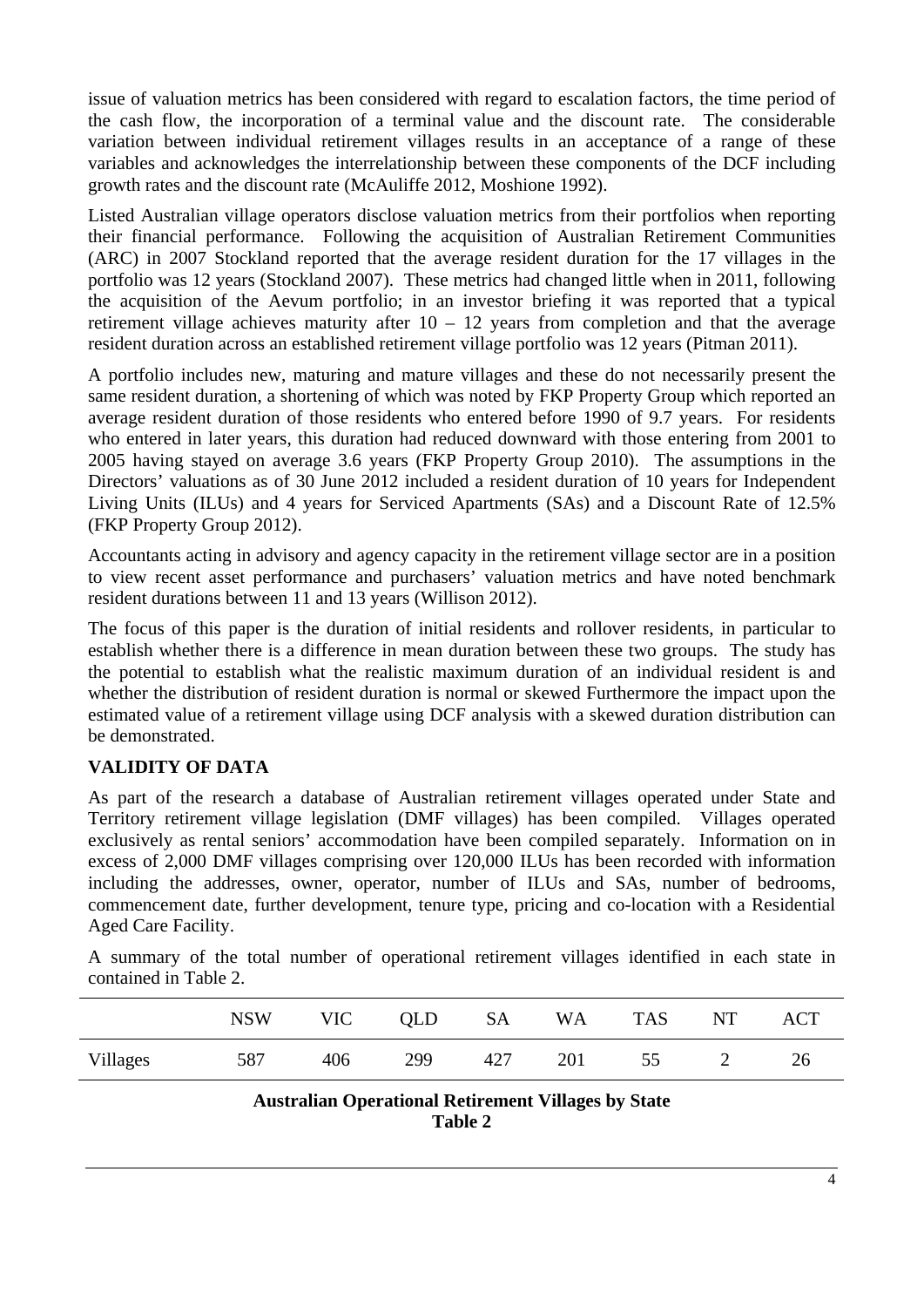The retirement villages analysed were selected for their period since initial development, older villages are able to provide a greater quantum of historical resident durations. However in sourcing the information the original data was scrutinised and transactions removed which did not conform to resident occupancy parameters. Transactions that were removed included the following.

- All transactions involving operators were scrutinised and it was noted that some operators (of Strata Title villages) purchase units from exiting residents hold these for a period  $\leq 1$  year), then sell to an incoming resident.
- Bulk transactions involving operators.
- Transactions with resident durations outside benchmarks and where the name of the historic incoming resident did not match the latter exiting resident.
- Transactions involving survivorship, namely a transfer from two residents to one of these two residents.

As a result approximately 20% – 30% of original data was not included in the analysis.

## **METHODOLOGY**

Development of a typical retirement village occurs over a period of years with individual stages ranging in number from  $\langle 10 \rangle$  units to  $\langle 50 \rangle$  units, in this way a village developer is able to meet market demand and minimise the expense of holding unsold stock. This results in each unit in the village having a unique sale and resale profile, with the first sale of a new unit to the initial resident followed by a series of secondary sales to rollover residents. A sample of this sale and resale profile is shown in Figure 1 with selected units in a hypothetical 100 unit village developed in four stages between 1987 and 1993. Each unit has one initial sale followed by a series of later sales resulting in a profile across the village over time of an assortment of initial and rollover residents still in situ.



**Sample Retirement Village Resident Duration for Initial and Rollover Residents Figure 1**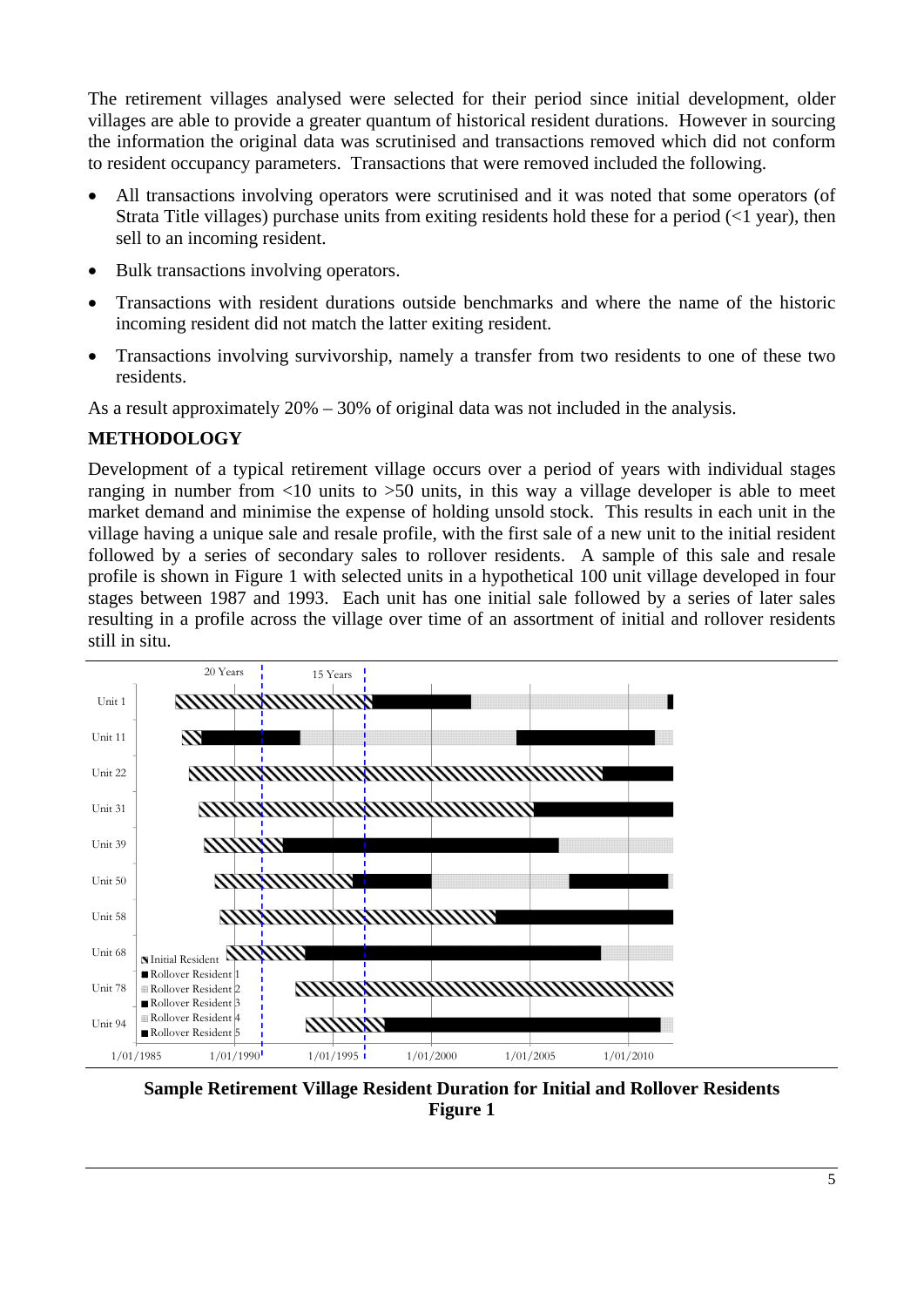Historical data was collected for a sample of 30 individual villages, comprising in excess of 3,300 ILUs. These villages were selected for their size and length of period of operation facilitating the provision of meaningful data. Only ILUs were included in this analysis, SAs were identified and excluded as they are considered to present a different resident duration. Of the sample set, 15 of the villages were in New South Wales, 8 in Queensland and 6 in Western Australia; and 28 were operated under Strata Title tenure and 2 under Leasehold tenure. Information on all incoming and exiting residents in ILUs was then analysed and individual resident durations calculated and collated. Each transaction was categorised depending whether the resident was initial, rollover or current (still in residence).

In selected States third party data providers, RP Data and Espreon, distribute information on villages where tenure (resident interest) is registered on the title (Strata Title, Leasehold); this information includes resident name, date of commencement of interest (tenure), entry price and legal description. All data was sourced from these two providers. This enabled the maximum and minimum duration for each of these groups to be calculated, and are shown in Table 3.

|                           | <b>Minimum</b> | <b>Maximum</b> |
|---------------------------|----------------|----------------|
| Initial Residents         | $\leq$ months  | 25.4 years     |
| <b>Rollover Residents</b> | $\leq$ months  | 18.1 years     |

## **Maximum and Minimum Duration of Initial and Rollover Residents: 30 villages, 1985 to 2012 Table 3**

This maximum duration creates a potential data distortion in analysing villages that have been operational for less than the maximum observed. To address this issue the data was further divided into subgroups depending upon the date of entry, a detailed as follows.

- All initial residents
- Initial residents entering before 1988 (potentially staying in excess of 25 years)
- Initial residents entering before 1992 (potentially staying in excess of 20 years)
- All rollover residents
- Rollover residents entering before 1997 (potentially staying in excess of 15 years)

The all initial residents and all rollover residents groups contain residents that did not have the potential to stay the maximum number of years therefore their presence skews these groups towards higher numbers of shorter durations. The three date limited groups, while comprising a smaller sample set, provide a comparison showing the duration distribution closer to the maximum potential period of stay.

Information on Current residents was compiled separately with the intention to form a basis of comparison as the resident schedule is often the main source of information provided to valuers by retirement village operators. Determining any relationship between Current residents' period of occupancy and historic durations is considered relevant and the subject of further study.

This information was then collated with the duration, measured in whole years, for every transaction, for each village for each of the five sample groups. Individual durations were recorded for each transaction (with no rounding) this enabled the mean and median duration to be calculated for each village, each data set and across all 30 villages.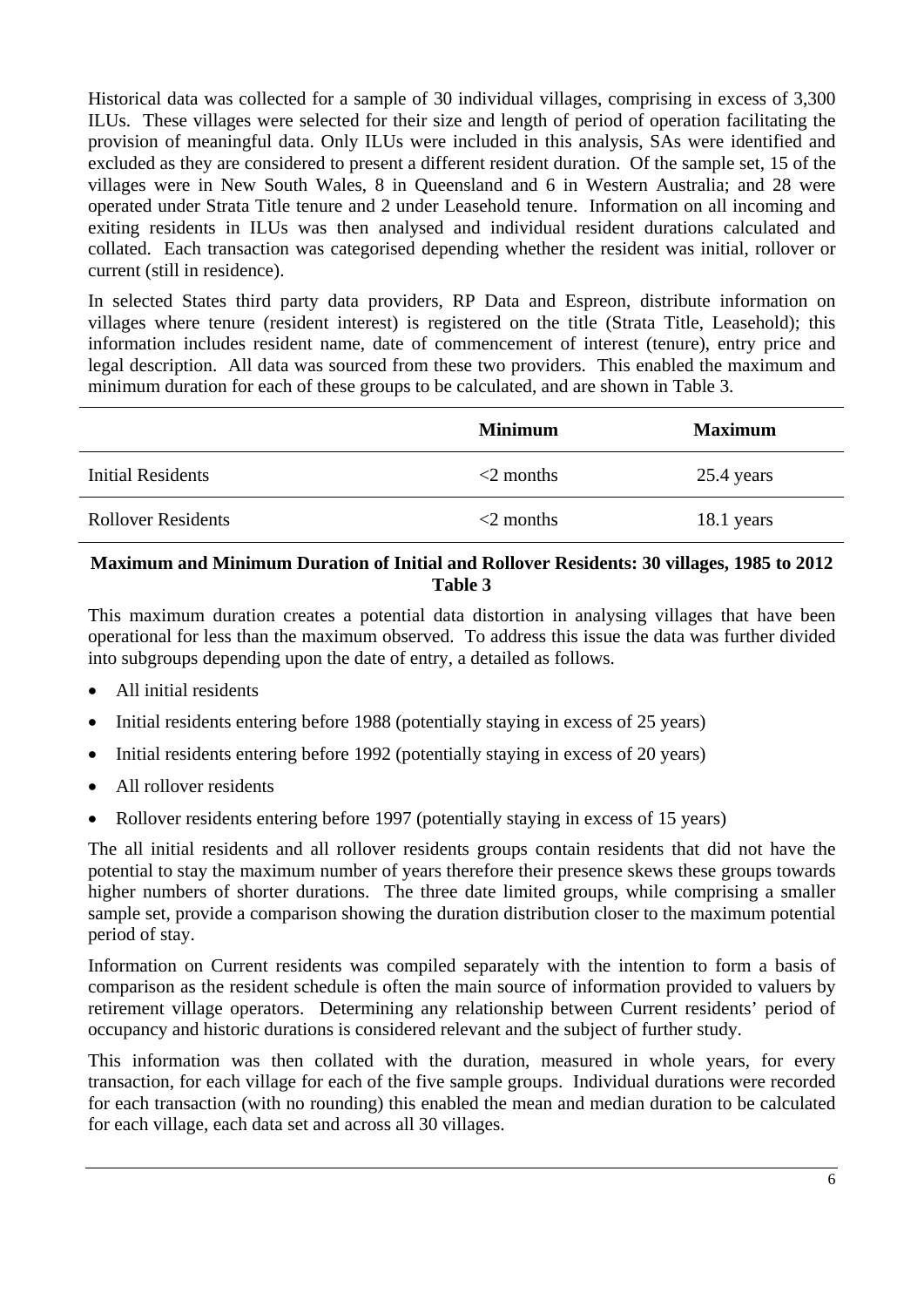## **DURATION OF INITIAL RESIDENTS**

The sample of 30 villages comprised in excess of 3,300 ILUs, of these 1,811 had initial residents who had both entered and exited the village providing the initial residents sample set; as stated earlier the maximum observed duration was 25.4 years and the minimum was < 2 months. Not all 30 villages have been operating for the maximum period of time; 6 villages commenced operations before 1988 permitting residents in those villages to stay the maximum potential period; 19 villages had commenced operations before 1992 permitting their residents to stay at least 20 years. The mean and median durations and the Number of resident durations (Data Points) for each of these three groups are shown in Table 4.

| <b>Sample Group</b>                      | <b>Mean</b><br>(years) | <b>Median</b><br>(years) | <b>No. of Resident</b><br><b>Durations</b> |
|------------------------------------------|------------------------|--------------------------|--------------------------------------------|
| Initial Residents - All                  | 9.0                    | 8.4                      | 1,811                                      |
| Initial Residents - Entry before<br>1992 | 10.9                   | 10.5                     | 801                                        |
| Initial Residents - Entry before<br>1988 | 12.9                   | 12.7                     | 158                                        |

#### **Mean and Median Durations and Number of Observations for the Three Initial Residents Groups: 30 villages, 1985 to 2012 Table 4**

The duration metrics observed for the initial residents – all group was a mean of 9.0 years and a median of 8.4 years; for the initial residents – Entry before 1992 was a mean of 10.9 years and a median of 10.5 years; and for the initial residents – Entry before 1988 was 12.9 years and a median of 12.7 years. The largest group was initial residents – all with 1,811 observations followed by initial residents - Entry before 1992 with 801 observations, not surprisingly the smallest group, with the greatest date limitation, initial residents - Entry before 1988 with 158 observations.

The mean duration, although not strictly within, conformed to the parameters stated by Stockland, FKP Property Group 2012 and the accountancy group, however with the exception of the initial residents – all group, was in excess of that quantum stated by FKP Property Group in 2010.

The opinion expressed by industry participants is that the resident duration does not follow the normal distribution curve but would be skewed towards the early years of occupancy (FKP Property Group, 2010). This would reflect that while some residents to stay for an extended period of time the majority stay for a shorter period. In each of the three sample groups the median is less than the mean for initial residents duration. A chart of relative frequencies of distribution of each of the three sample groups' Resident duration with the Length of Stay – Years is shown in Figure 2.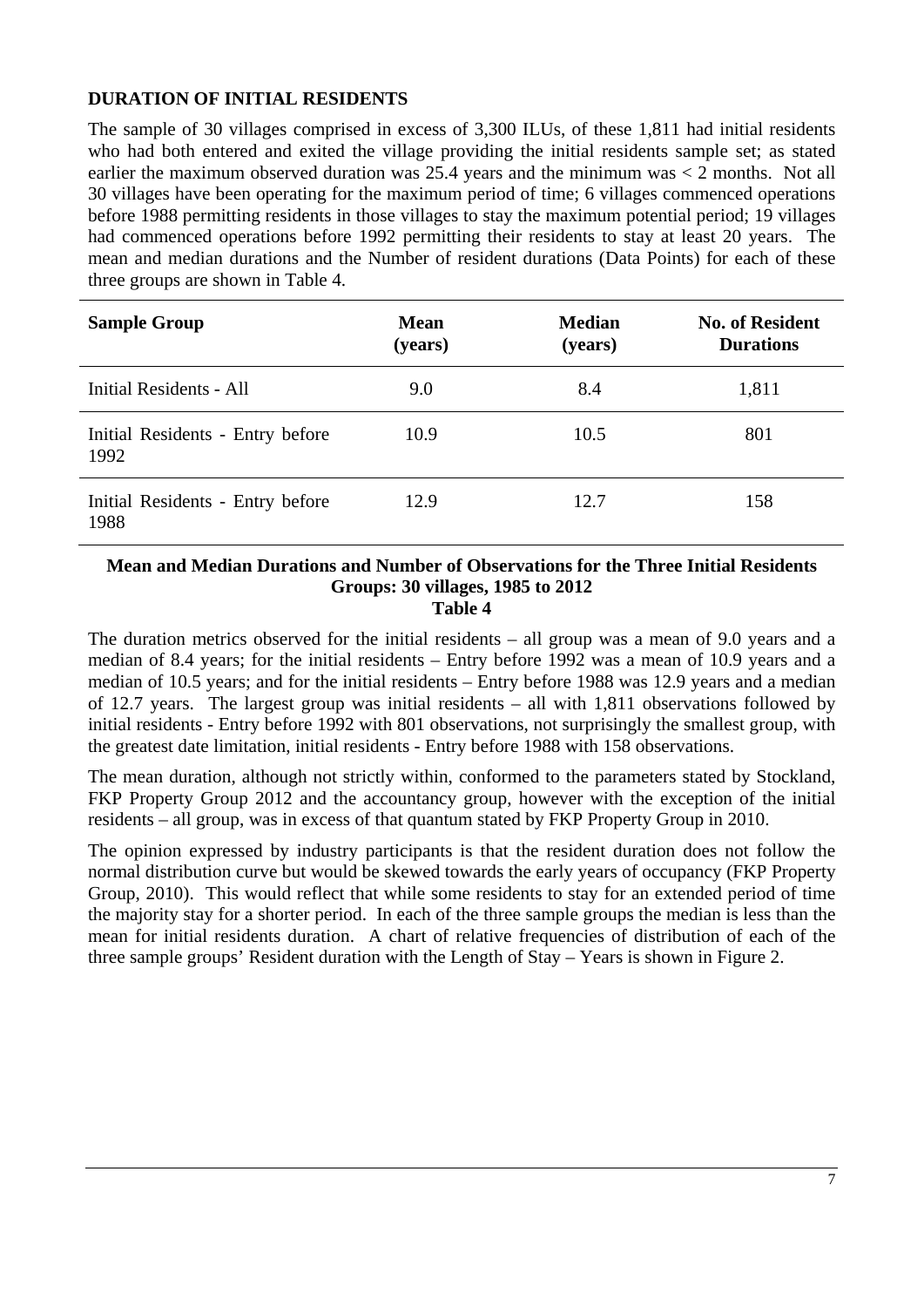

**Relative Frequencies of Distribution of Duration for the Three Initial Residents Groups: 30 villages, 1985 to 2012 Figure 2** 

# **DURATION OF ROLLOVER RESIDENTS**

Of the sample of 30 villages, 1,347 ILUs had rollover residents who had both entered and exited the villages providing this sample set with a maximum observed duration of 18.1 years and a minimum of < 2 months. Again not all of the 30 villages had been operating for the maximum period of time, 20 villages had rollover residents who had entered the village before 1997 allowing these residents to potentially stay for at least 15 years. The mean and median durations and the Number of resident durations (Data Points) for both of these groups are shown in Table 5.

| <b>Sample Group</b>                    | Mean<br>(years) | <b>Median</b><br>(years) | <b>No. of Resident Durations</b> |
|----------------------------------------|-----------------|--------------------------|----------------------------------|
| <b>Rollover Residents - All</b>        | 5.3             | 4.5                      | 1,347                            |
| Rollover Residents - Entry before 1997 | 6.9             | 6.3                      | 301                              |

#### **Mean and Median Durations and Number of Observations for the Two Rollover Residents Groups: 30 villages, 1985 to 2012 Table 5**

The duration metrics observed for the rollover residents – all group was a mean of 5.3 years and a median of 4.5 years and for the rollover residents – Entry before 1997 was a mean of 6.9 years and a median of 6.3 years. The largest group was rollover residents – all with 1,347 observations followed by initial residents - Entry before 1997 with 301 observations.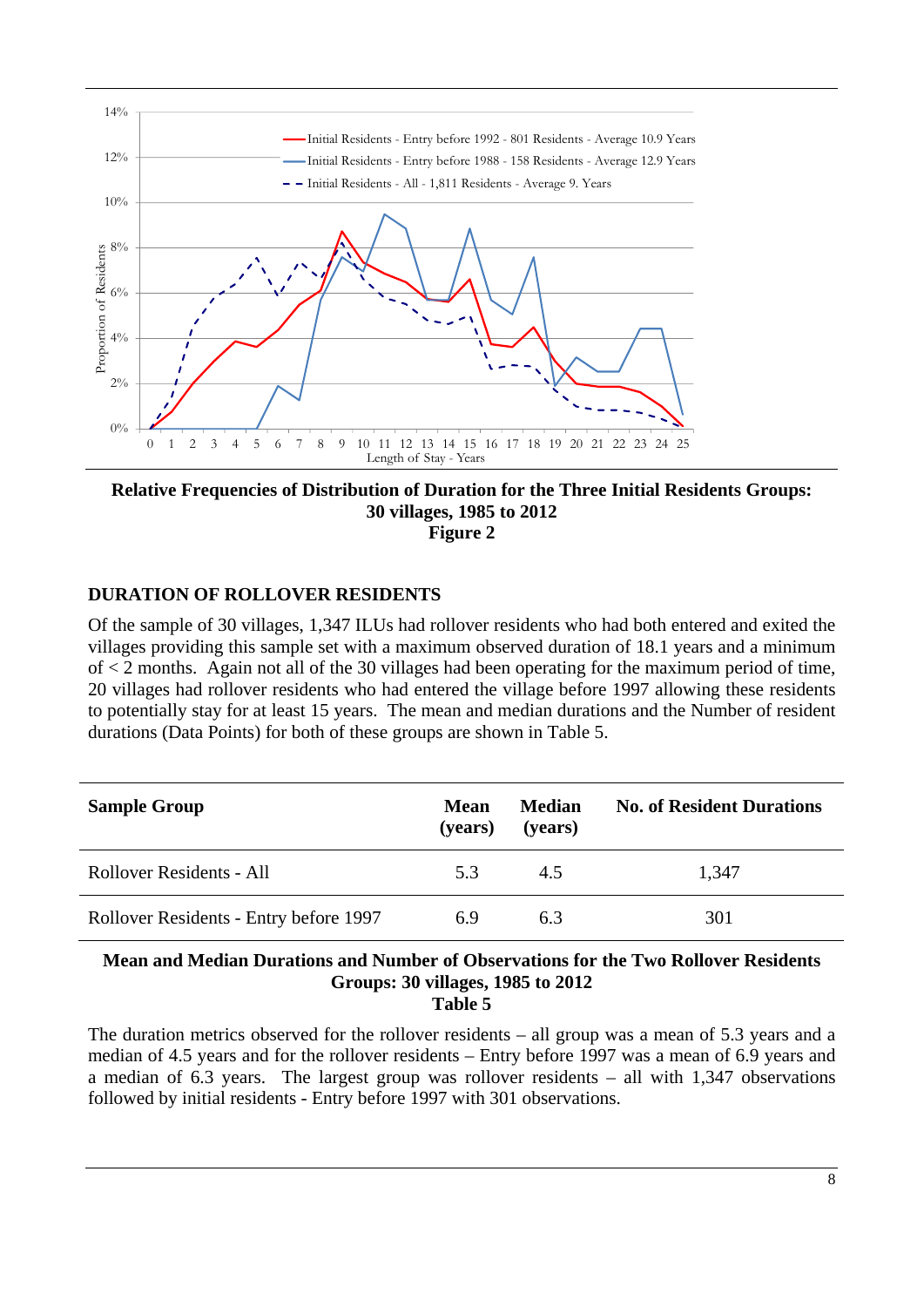The mean duration for the two groups of rollover resident ranges between 40% and 76% of the mean duration for the three groups of initial residents; this indicates a significant difference in mean duration between these two types of residents. The mean durations for rollover residents are greater than those reported by FKP Property Group in 2010 of 3.6 years which was measured for residents who had entered their villages between 2001 and 2005.

The difference in mean duration between initial and rollover residents reflects industry opinion of the difference in duration between these two types of residents. The quantum of this difference has never been previously publicly quantified.

Again similar to the previous sample groups the distribution of duration displays a skewed profile for rollover residents – all the median is 4.5 years, less than the mean of 5.3 years; and for rollover residents – Entry before 1997 the median is 6.3 years, less than the mean of 6.9 years. A chart of the relative frequencies of distribution of the two sample groups' resident duration with the Length of Stay – Years is shown in Figure 3. This skew is more pronounced when compared with the relative frequencies of distribution for initial residents; this would indicate a different profile of occupancy between these two types of residents.



**Relative Frequencies of Distribution of Duration for the Two Rollover Residents Groups: 30 villages, 1985 to 2012 Figure 3**

### **IMPACT ON VALUATION OF A DMF CONTRACT**

As discussed previously there are two main components to the DMF, one based on an annual percentage cumulating after a period of years multiplied by either the incoming purchase price or that paid by the next resident and a share in the capital gain between these two prices. The capital gain sharing component can only be estimated based on the probability of future growth rates, however where the annual percentage is based on the incoming purchase price this quantum can be determined while the timing is unknown. This can be used to show the impact of the timing of a resident departure on the value of the DMF contract (Brehm, 2010).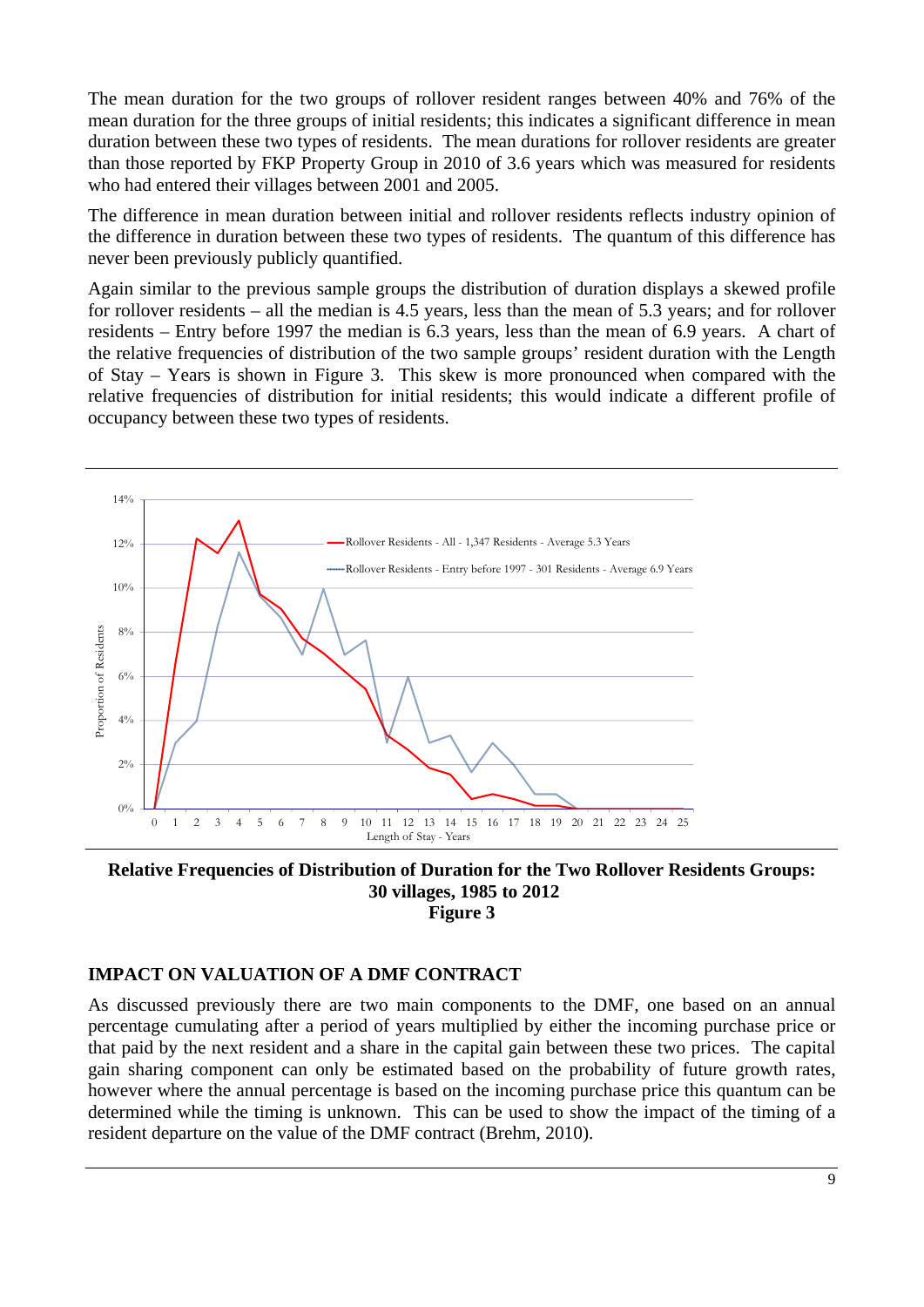The following example is of a DMF contract of an ILU with the following components and valuation metrics.

| Purchase Price        | \$100,000                                       |
|-----------------------|-------------------------------------------------|
| <b>Annual Percent</b> | 3% per annum to a maximum of 30% after 10 years |
| Discount Rate         | 12.5%                                           |

Utilising this example a profile of the DMF due to the operator can be calculated for each year of the resident contract, this is shown in Figure 4. The cumulative value of the DMF the operator (DMF) shows the absolute value of the DMF for each year if the resident were to leave that year. The present value of the DMF (PV of DMF) shows the present value of this cumulative DMF each year (again if the resident would leave that year). This cumulative DMF plateaus at its maximum in year 10 however the present value of the cumulative DMF reaches a maximum in Years 8 and 9 and then declines into the future.



**Cumulative and Present Value of a Sample DMF Contract Figure 4**

Utilising the relative frequency information from the two largest sample sets (initial residents – all and rollover residents – all) the probability of resident departing at any one year has been established. The application of this probability shows the difference in present value between the two types of residents. This is shown in Figure 5.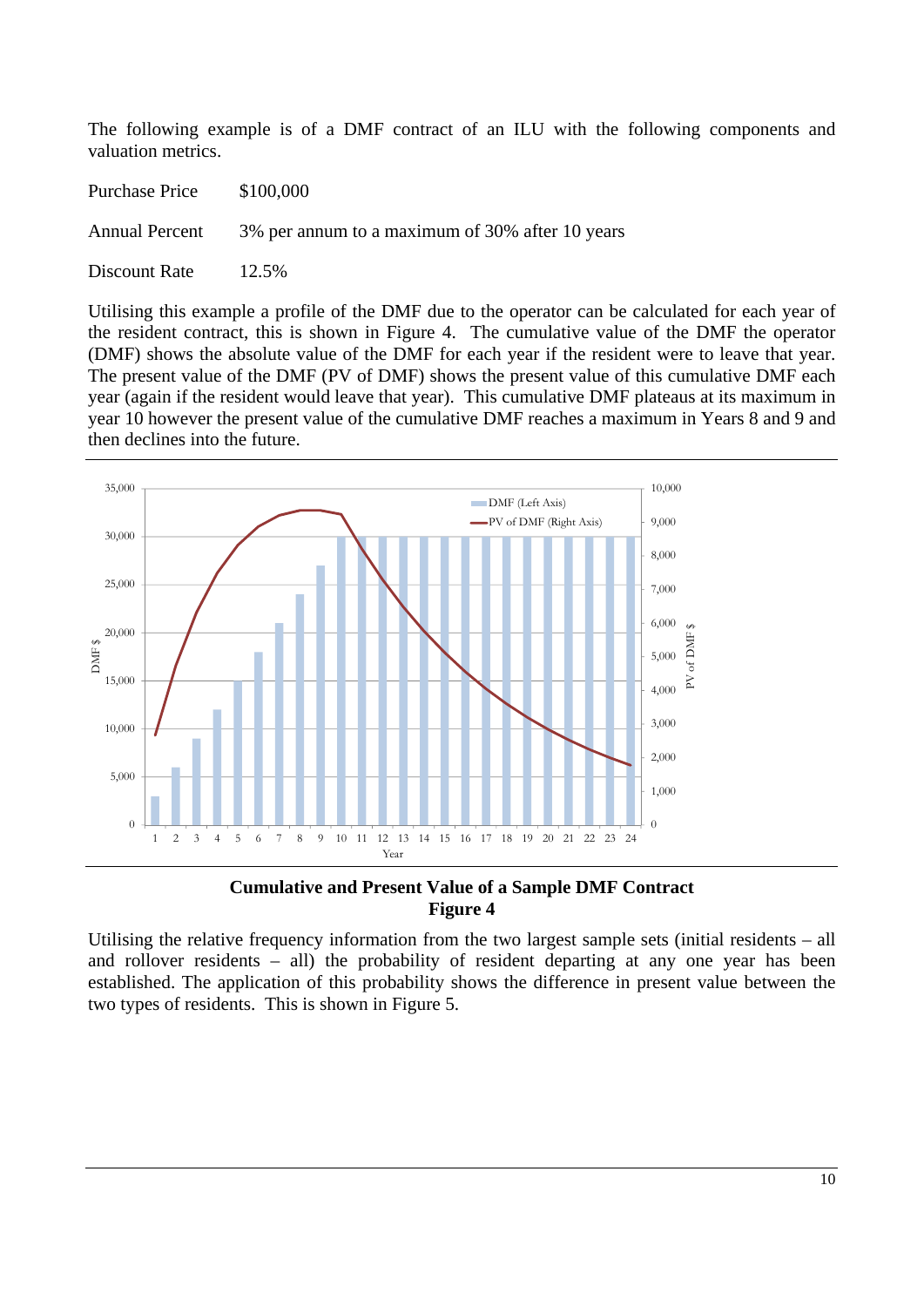

**Present Value of a DMF Contract and Probability Based on Resident Type for Initial Residents-All and Rollover Residents-All: 30 villages Figure 5** 

With this example the most desirable year (for the operator) for an initial resident to depart is year 9 which coincides with the maximum value of the DMF contract; whereas the most desirable year for a rollover resident to depart is year 4.

The implications in undertaking a valuation is that depending on the most probable year of exit there is a significant variation in the present value determined. These differences have the potential over a larger village and the timeframe of the DCF analysis, to compound further and result in significant potential variation in any probable valuation derived.

Coupling the probability of departure for both initial and rollover residents it is also apparent that the DMF contract does not fully profit from the potential longer time frame of residents. By achieving a cumulative plateau of the DMF in year 10 the lack of any further growth in DMF revenues from residents that remain longer than this period results in a potential underperformance of a retirement village. Practice based industry observation has noted utilisation of this longer resident duration in only one village which achieved a "maximum" DMF of 30% after 10 years, each year thereafter a smaller compounding annual percent (0.25%) was charged with no maximum cap.

## **CONCLUSION**

This paper addresses the lack of public quantifiable data on which retirement village valuation metrics can be based. The major finding is that there is a difference in resident duration between initial and rollover residents. Initial residents have a mean duration of between 9.0 years and 12.9 years and rollover residents have a mean duration of between 5.3 years and 6.9 years. Furthermore the frequencies of distribution for all sample groups show that this is a skewed distribution as opposed to a normal distribution with medians less than the mean.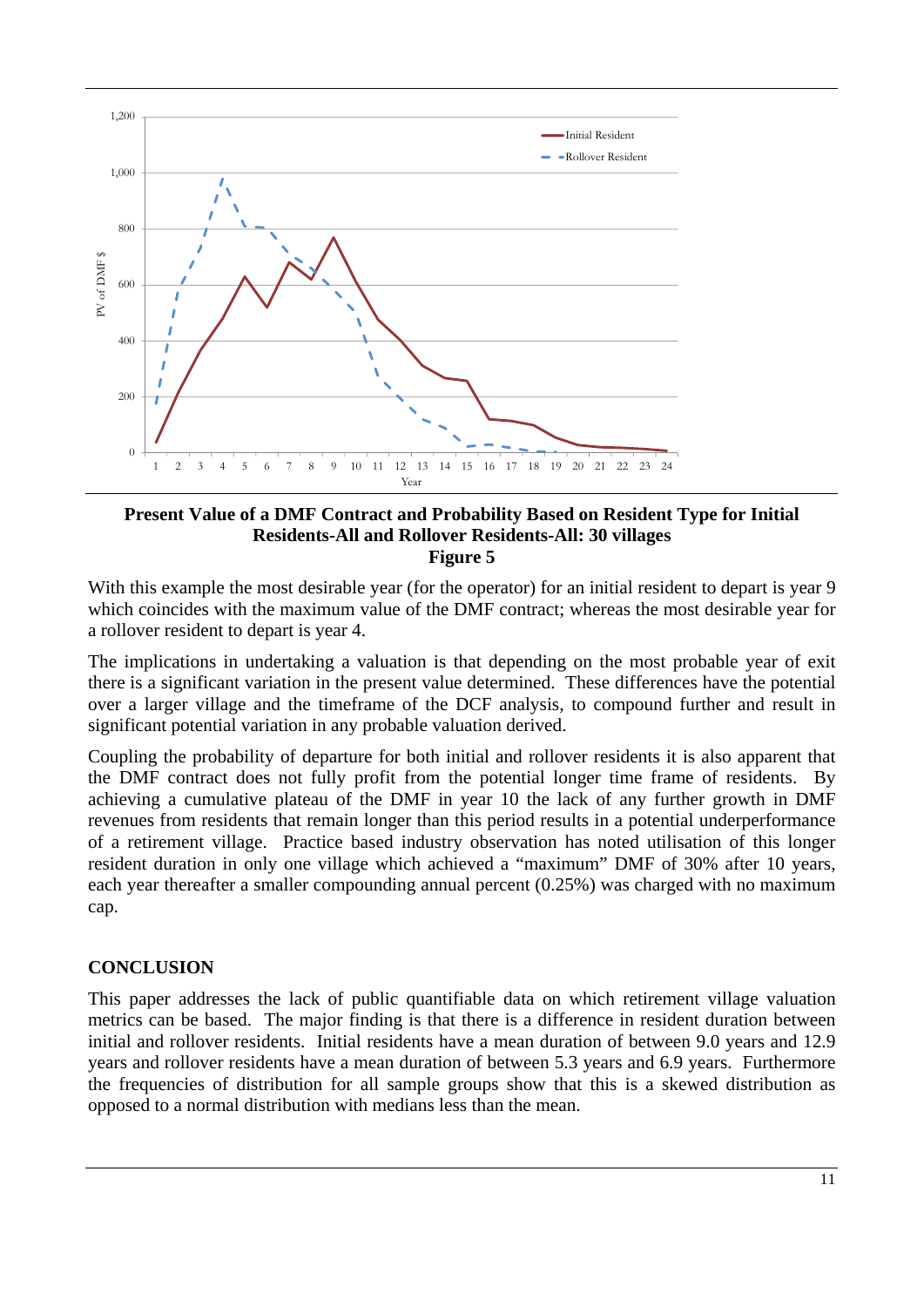Further research is required to produce statistically meaningful resident duration distributions which could then be incorporated into valuation analysis. This could also consider determining whether there is a relationship between resident duration and life expectancies.

The implication of this difference is also in regard to the DMF fee which best matches projected resident durations. Villages that are currently under development and are selling new ILUs to initial residents would achieve a greater projected DMF income to the operator by incorporating a fee structure which utilises the longer duration of these residents. Operators of established villages would achieve greater projected DMF income by incorporating a fee structure which achieves the maximum corresponding to the median duration of this group.

This study is based on Australian villages which commenced operations in the 1980s and 1990s and carries the implicit assumption that there has been little change in retirement village residents since this period. Residents entering retirement villages are doing so later in life and often staying for longer periods than previously observed which has been attributed to the care and support that can be provided through retirement village accommodation (RVA and Deloitte 2010). It is proposed to further augment this analysis by comparing the relative frequencies of distribution of individual years of entry since the 1980s to determine whether there has been any significant change in resident duration over time.

The results from the analysis show the different durations between initial residents and rollover residents, this has been sourced from third party data providers. This analysis is purely quantitative, qualitative analysis comprising interviews with village operators may determine further factors to be incorporated into the analysis and is considered a further stage in the research.

A valuer, when instructed to provide a valuation of a retirement village, is usually provided with a current resident schedule which is often the only piece of information provided on which to base the average resident durations in the DCF analysis. Determining whether there is a relationship between the period in situ of current residents and historic resident durations would be useful as it would enable more an accurate valuation analysis to be undertaken with the limited information provided.

## **REFERENCES**

Armitage, P., Berry, G., and Matthews, J. N. S., 2002, *Statistical Methods in Medical Research*. Blackwell Publishing.

Brehm C, 2010, *Retirement Village – Valuation of the DMF Contract*, Aviiid Third Age Living, Sydney.

Cradduck L and Blake A, 2012, The Impact of Tenure Type on the Desire for Retirement Village Living, Presented at the 18th Annual Pacific Rim Real Estate Society Conference, University of South Australia, Adelaide.

Elliott P, Earle G and Reid R, 2002, The Valuation of Self-Funded Retirement Villages in Australia: Analysis, Reliability and Investment Valuation Methodology, paper presented at the Pacific Rim Real Estate Society Conference 21 – 23 January 2002, Christchurch, New Zealand.

FKP Property Group, 2010, Retirement as an Asset Class A Fresh Perspective (ASX Submission), FKP Property Group, Brisbane.

FKP Property Group, 2012, Appendix 4E and 2012 Financial Report (ASX Submission), FKP Property Group, Brisbane.